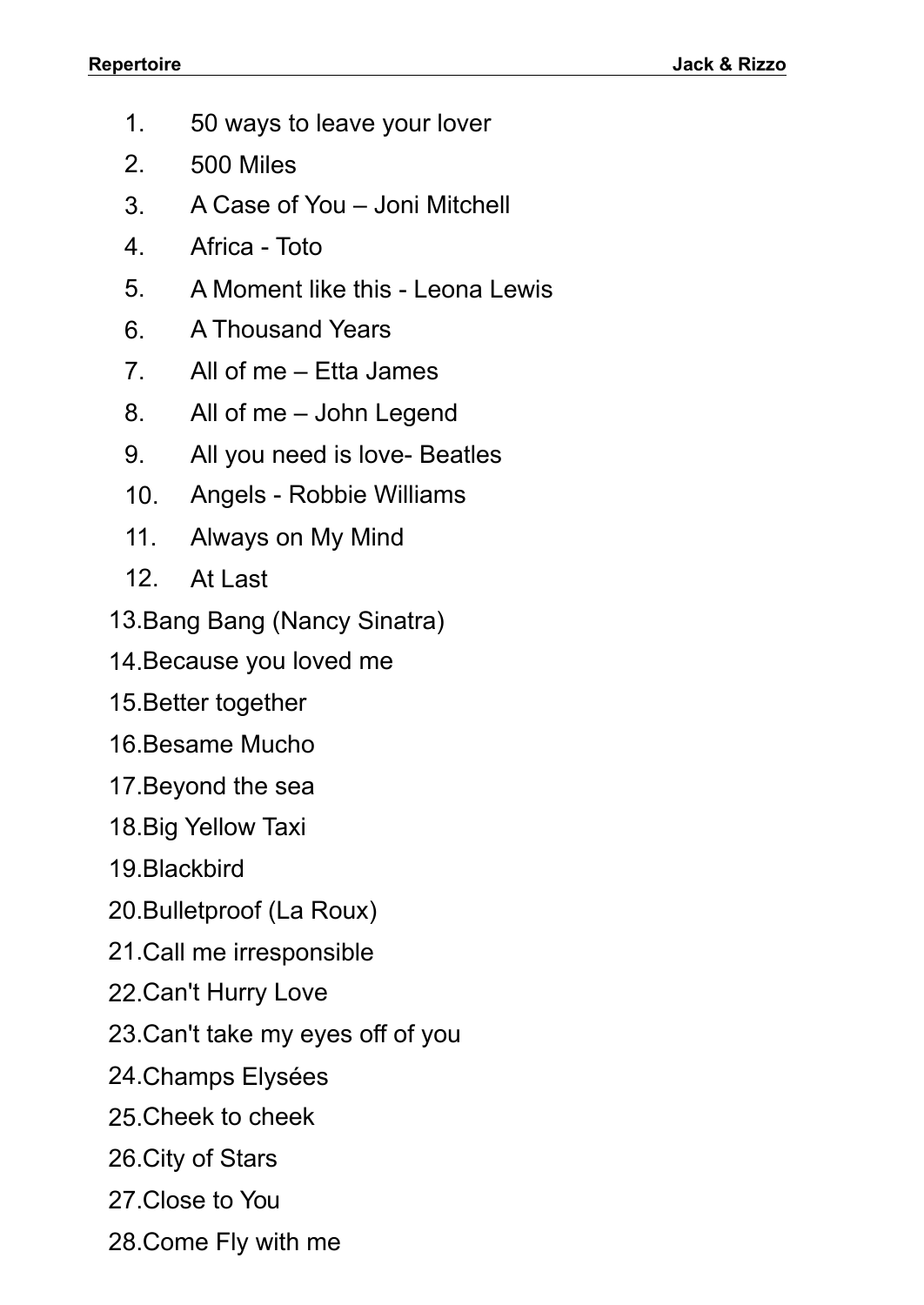29.Dancing Queen

30.Das Beste

31.Don't know Why

32.Do Nothing Til You hear from Me

33.Don't stop me now

34.Dream a little Dream of me

35.Ein Hoch auf uns

36.Ein Teil von meinem Herzen (Jonathan Zelter)

37.Everything I do

38.Everywhere (Fleetwood Mac)

39.Faith

40.Fever

41.Fia Di - Hubert von Goisern

42.Fix you

43.Fly me to the moon

44.Georgia on my Mind

45.Green Dolphin Street

46.Hallelujah

47.Happy Birthday

48.Happy Together - Turtles

49.Have you met Mr Jones

50.Here comes the sun

51.Hey Jude

52.Hey there Delilah

53.Higher and Higher

54.Hit me Baby one more time

55.Hit the Road Jack

56.How deep is your love

57.Hungry Heart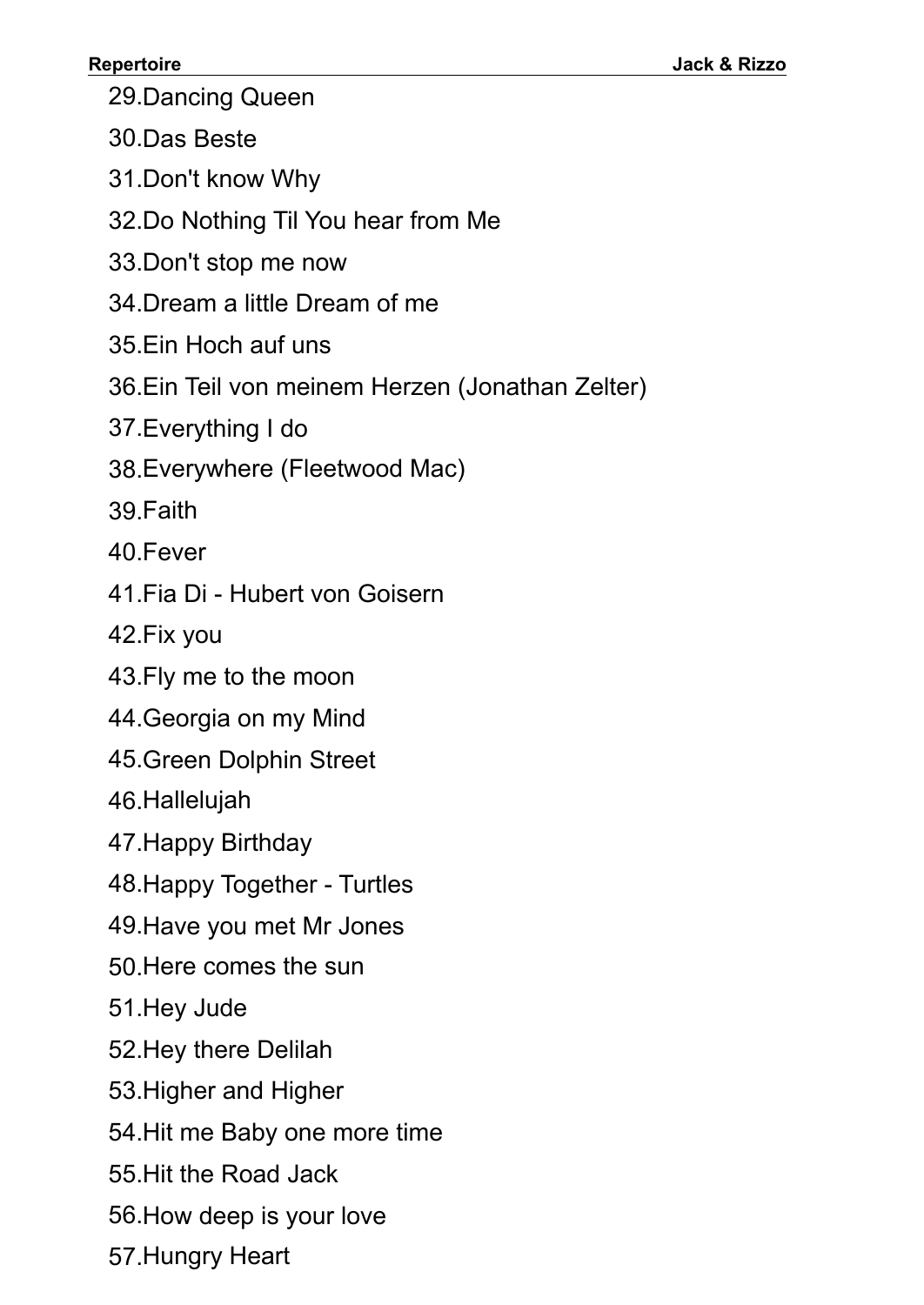58.Ich und Du - Sebastian Hämer

59.I fall in Love too easily

60.If I Ain't got You

61.I kissed a Boy

62.I'll be seeing you

63.I'm still standing

64.Inside and out

65.In the Arms of an Angel

66.I wanna hold your hand

67.I would do anything for Love

68.Just the two of us

69.Kiss me

70.La vie en rose

71.Landslide – Fleetwood Mac

72.L.O.V.E.

73.Man in the Mirror

74.Meine Insel - Sarah Connor

75.Misty

76.Moonglow

77.Moonriver

78.Mr Sandman

79.Mrs Robinson

80.My Funny Valentine

81.My Ideal

82.Natural Woman

83.Norwegian Wood

84.Nothing Compares To You - Prince

85.Oh Darling - Beatles

86.Oh happy day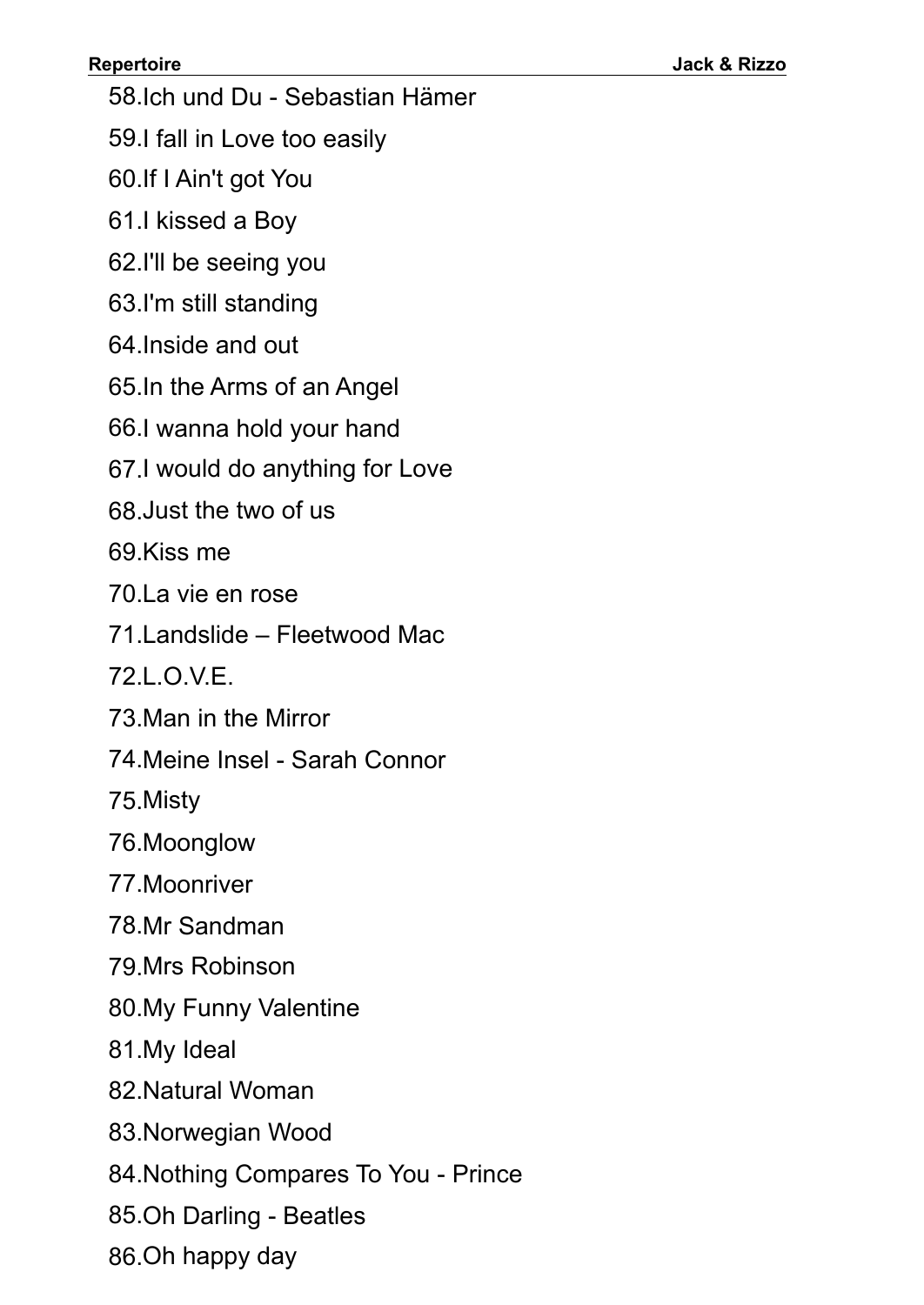87.One note Samba

88.Perfect – Ed Sheeran

89.(It's Got to be) Perfect – Fairground Attraction

90.Pretty Woman

91.Put Your Records on

92.Radioactive

- 93.Say a little Prayer
- 94.Sex on Fire

95.Shallow

- 96.Signed, sealed, delivered Stevie Wonder
- 97.Sitting on the Dock of the bay
- 98.Son of a Preacher Man

99.Stand by me

100.Summer in the City

101.Sunny

- 102.Sweet Child of Mine (Captain Fantastic Version)
- 103.Take on Me Aha
- 104.The days of Wine and Roses
- 105.The Girl from Ipanema

106.The Rose

- 107.There will never be another you
- 108.These Boots are made for walking

109.Thinking out Loud

110.This is the first Day of my life

111.Till there was you

112.To be with you - Mr Big

- 113.To make you Feel my Love
- 114.Turningpage (Sleeping At Last)

115.Umbrella